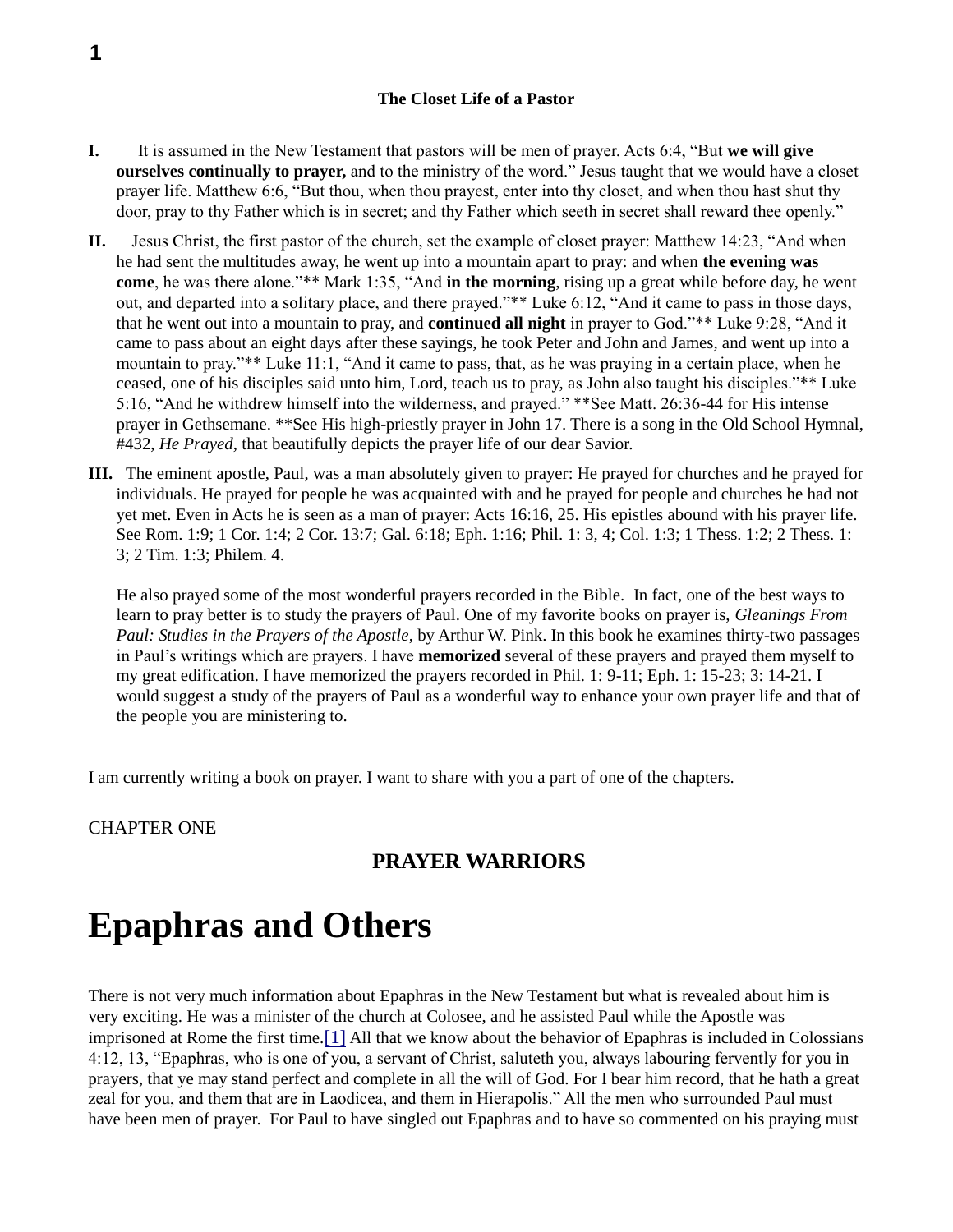mean that this man was unusually given to fervent prayer.

It is first said of Epaphras that he was a "servant" of Christ. The word "servant" is *doulos* and refers to one who is actually a bond slave to another. The recognition that he did not belong to himself, but to the One who had purchased his salvation with His own blood, had a great motivating influence on his prayer life. "A servant of Christ Jesus is one who has been bought with a price and is therefore owned by his Master, on whom he is completely dependent, to whom he owes undivided allegiance and to whom he ministers with gladness of heart, in newness of spirit, and in the enjoyment of perfect freedom…receiving from him a glorious reward."[2]

This servant of Christ is "always labouring fervently for you in prayers…" As we indicated in the introduction, these are very powerful words. They are the words that induce us to refer to Epaphras as a "prayer warrior." Epaphras was **constant** in prayer. He prayed "always." Night and day he had the Colossian saints on his heart before God. He was also **fervent** in prayer. He **agonized** in prayer. He **strove** in prayer. He **wrestled** in prayer. His mind, will and emotions were all involved in his prayers. There was nothing haphazard or indifferent about his prayers. He put all his heart and all his might into his prayers. As John Gill describes this intensity of prayer Epaphras "strove with God for them, even to an agony, as the word signifies; he wrestled with the Lord as Jacob did, nor, as he, would he let him go without a blessing for this church; he was incessant, importunate, and fervent in prayer for them…"[3]

What did Epaphras want for these Colossian saints? That they might "stand perfect and complete in all the will of God." He wanted them to "have a perfect knowledge of the revealed will of God, both as to doctrine and practice, and be enabled to act according to it."[4] It is remarkable that he did not pray that they might have riches or comfort or freedom from persecution. He prayed for something much more important than for these things, significant though they may be. He prayed that they might know the truth of God and that they might live it, propagate it, and defend it. **When Satan attacks the church he wins if he can get her to deviate from the truth in either doctrine or practice.** We who pray must strive in prayer that the churches of Jesus Christ with whom we are intimately acquainted be sound in faith and practice. It often happens that churches get entangled in traditions and place them before the word of God. Sadly, many times churches lose vital elements of truth for several generations. Incredibly, in Old Testament times, the chosen people of God once actually lost the word of God![5] Sometimes when the people of God encounter error they overreact and "go into the ditch on the other side of the road." Sometimes churches emphasize certain truths and simultaneously de-emphasize others. This is truth out of balance. Truth out of balance becomes error. As has been said, "A text without its context becomes a pretext!"

The Colossians were not the only ones that this prayer warrior was praying for. He also had a great zeal for "them that are in Laodicea, and them in Hierapolis." These were churches that were located in nearby cities in the Lycus Valley region of Asia Minor. **It is commendable to see Epaphras not only praying fervently for his home church, but for sister churches as well.** This reminds us of the prayer life of the apostle Paul, who ceaselessly prayed for all the churches he had visited and even for those he had never seen face to face.

Concerning the value of a prayer warrior, particularly a pastor who prays incessantly for the flock over whom the Holy Spirit makes him overseer, John Daille beautifully says:

Think not, Christian, that he who prays for you contributes nothing to your welfare, and that his prayers are but words and voices cast into the air. It is the best part of your battles; you have no succor more active than the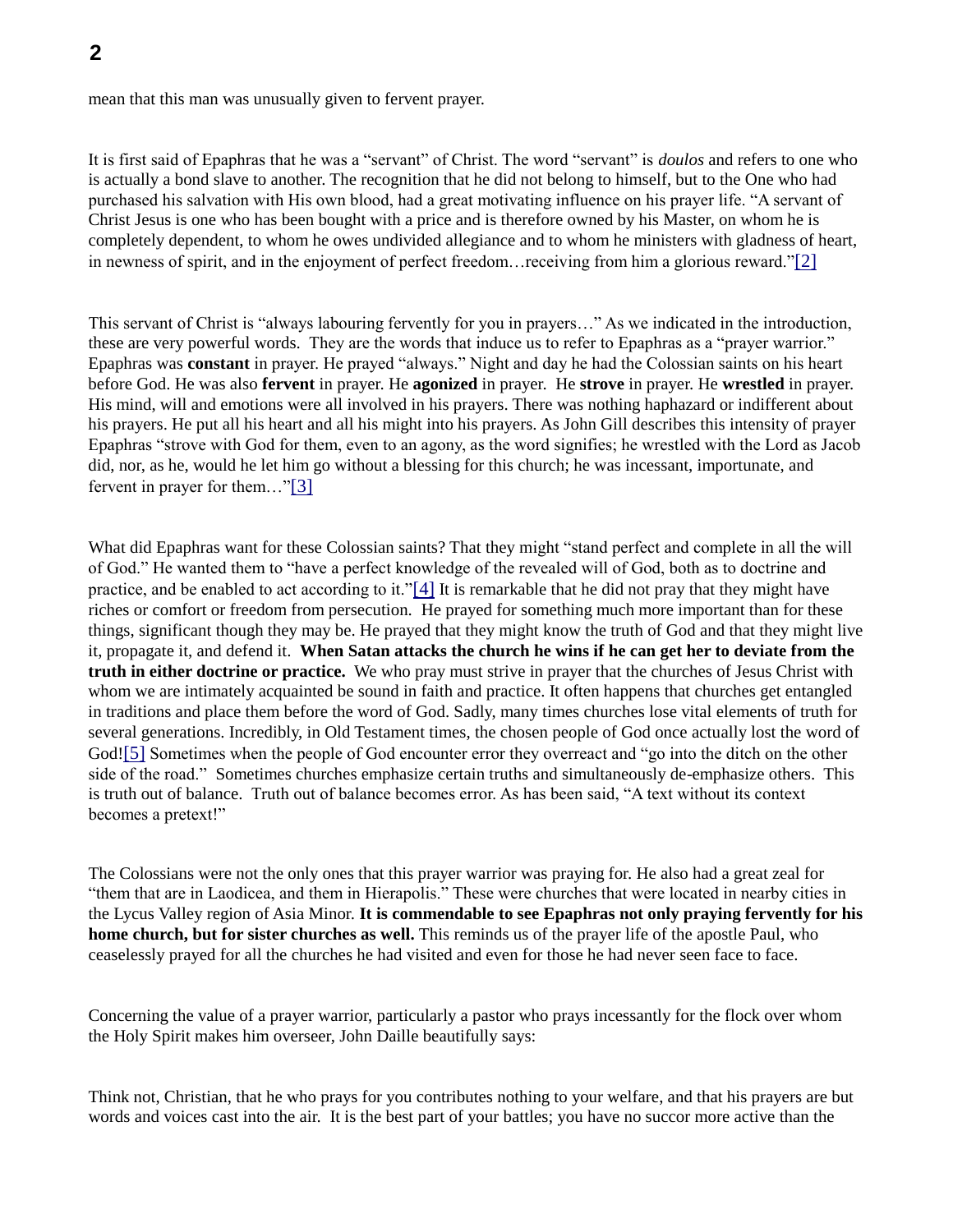repose of a man of God, who prays for you with faith and perseverance. It is he who, as Moses formerly, standing on the mountain and rapt up in spirit into the heavenly sanctuary, defeats Amalek, your spiritual enemies; and by the uplifting of his hands draws down the blessing of heaven upon your arms. He oftentimes even takes those rods out of the hand of God which he is about to lay upon you; and courageously wrestling with Him, after Jacob's example, quits him not until he has obtained his demand. Such is the combat that Epaphras fought in the behalf of his Colossians, being night and day in prayer for them.[6]

This reminds us of the exceedingly fervent prayers of our Lord Jesus Christ. Scripture says of Him in Hebrews 5:7, "Who in the days of his flesh, when he had offered up prayers and supplications with strong crying and tears…" Our dear Lord was the **Mighty Prayer Warrior** in Gethsemane. It is said of Him in Luke 22:44, "And being in an agony he prayed more earnestly…"

It is certain that we will never be in the agony that He was in. He was carrying the weight of all the sins of all the elect on Him. He carried this stupendous burden all the way to the cross, where he got rid of it by satisfying the wrath of God against the sins of His people. However, we desperately need prayer warriors in our day who will agonize for the languid condition of many of the people and churches of God. There have been Christians who have known how to really labor in prayer. One of these was David Brainerd. This young man had an intense desire to preach the gospel to the indigenous Indian population of New England in the 1740's. This was very difficult work, and so impaired his health that he died at an early age. During the course of his work he engaged in an unusually intense prayer life.

## **David Brainerd**

A. J. Gordon has written: "David Brainerd did his greatest work by prayer. He was in the depths of the forests alone**, unable to speak the language of the Indians, but he spent whole days in prayer**."[7] No doubt this is the reason Brainerd prayed with such intensity. He knew that his task was hopeless without the enabling grace of God. Much of the time most of us may theoretically acknowledge our absolute dependence on God, but this truth does not really grip our souls. **Fervent and truly sincere prayers are born out of a desperate sense of need**. We **really** pray when we genuinely feel our utter weakness and helplessness without God.

Brainerd felt this need for absolute dependence on God. He wrote in his diary June 14, 1742, "I set aside this day for secret fasting and prayer, to entreat God to direct and bless me with regard to the great work I have in view, of preaching the gospel. Just at night, the Lord visited me marvelously in prayer; I think my soul never was in such agony as before…I was in such agony till near dark, that I was wet with sweat.[8]

His dedication and intensity are revealed in this entry in his diary for April 20, 1743:

Set apart this day for fasting and prayer for the bestowment of divine grace; especially that all my spiritual affliction and inward distresses might be sanctified to my soul. Endeavored to remember the goodness of God to me in the year past, this being my birthday. Am now arrived at the age of twenty-five years. My soul was pained to think that I had lived so little to the glory of God. I spent the day in the woods alone, and there poured out my complaint to God.[9]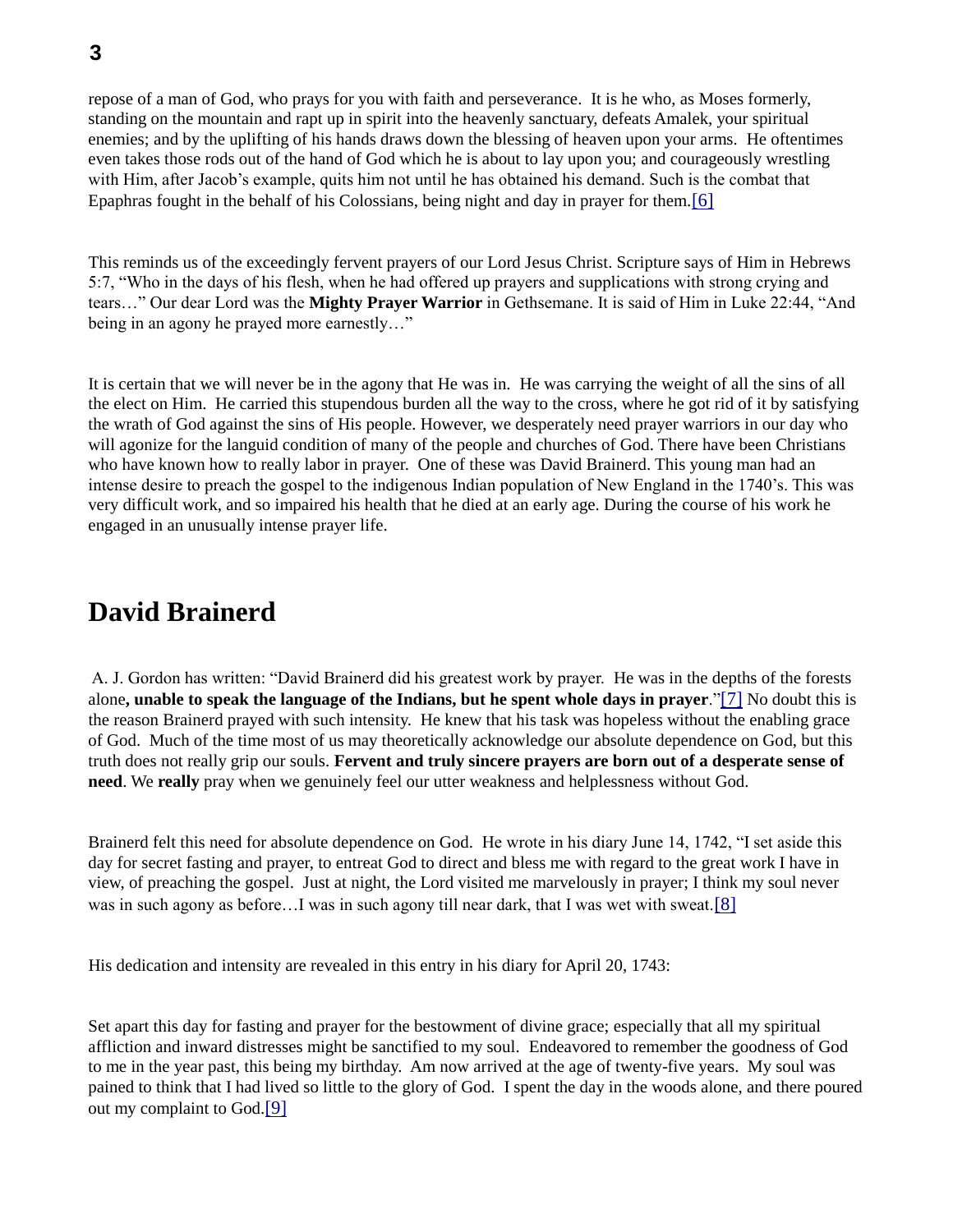One more reference to Brainerd's diary, this one from July 21, 1744, shows plainly what it means to agonize in prayer:

In prayer I was exceedingly enlarged, and my soul was drawn out as ever I remember it to have been in my life. I was in such anguish, and pleaded with such earnestness that when I rose from my knees I could scarcely walk straight. The sweat ran down my face and body. I was wholly free from selfish ends in my supplications for the poor Indians…Thus I spent the evening, praying incessantly for divine assistance and that I might not be selfdependent…I continued in this frame all evening and night. While I was asleep, I dreamed of these things, and when I waked, the first thing I thought of was this great work of pleading for God against Satan. [10]

**IV.** There are other great men of prayer whose lives bear scrutiny. I would suggest the following passages to study to enhance your own prayer lives:

The **prayer of Daniel** in Daniel 9

The **prayer of Nehemiah** in Nehemiah 1:4-11.

The **prayer of Abraham** in Genesis 18:23-33. Study the skill which Abraham used in his approach to God. I believe that Abraham knew when he had asked for all that he was supposed to ask. Even though Abraham may not have gotten exactly all that he asked for, his prayer was certainly effectual. This is plain from Genesis 19:29, "And it came to pass, when God destroyed the cities of the plain, that **God remembered Abraham**, and sent Lot out of the midst of the overthrow, when he overthrew the cities in the which Lot dwelt."

**V.** We must **stimulate our prayer lives** by a constant Scriptural study of prayer. We must **stir ourselves up** to pray. This is what Israel should have done long ago as can be seen from Isaiah 64:7 And there is none that calleth upon thy name, that stirreth up himself to take hold of thee…"

Delivered May 3, 2001 at Ministers' Conference, Iligan City, Philippines

### **Elder Zack M. Guess**

**816 Berclair Memphis, TN 38122 USA zguess@juno.com (901) 6826205**

<sup>[1]</sup> Col. 1:7; Philem. 23. William Hendriksen gives reasons why the word "fellowprisoner" in Philemon should probably not be taken in a *strictly* literal sense, but should be taken in the sense that Epaphras